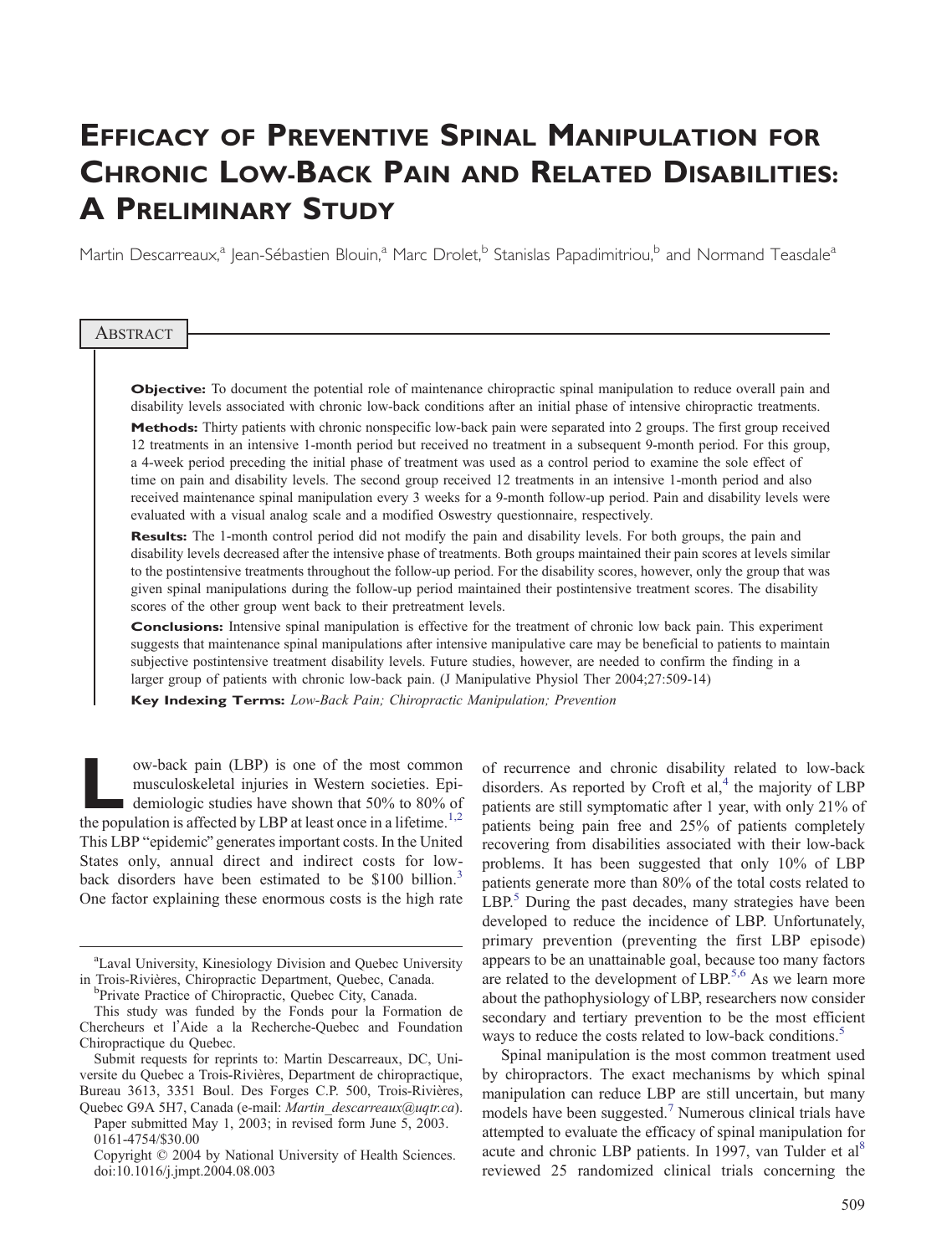efficacy of spinal manipulation in the treatment of acute and chronic LBP. For chronic LBP, they concluded that there is "strong evidence that manipulation is more effective than a placebo treatment" and that "there is moderate evidence that manipulation is more effective for chronic LBP than usual care by the general practitioner, bed-rest, analgesics, massages." With respect to "short-term effects," controversies and conflicting results about the superiority of spinal manipulation in the treatment of chronic LBP are still present in the scientific community, but there is growing evidence that spinal manipulation is more efficient than a placebo treatment.<sup>[9-11](#page-5-0)</sup>

Tertiary preventive care (maintenance care) is commonly prescribed by chiropractors. A recent survey of American chiropractors showed that 95.4% of chiropractors believe that maintenance chiropractic care is used to minimize recurrence or exacerbation of pain and symptoms.<sup>[12](#page-5-0)</sup> More than 9 of 10 chiropractors use spinal manipulation therapy (SMT) as a maintenance treatment for musculoskeletal conditions and general symptoms. [12](#page-5-0) The majority of chiropractors agree that adequate research on this topic is lacking.<sup>[12,13](#page-5-0)</sup> To our knowledge, no one has studied the possible role of SMT as a tertiary prevention procedure in a clinical randomized trial.

The goal of this study was to explore the common assertion that maintenance SMT can help reduce overall pain and disability levels associated with chronic low-back conditions after an initial phase of intensive chiropractic treatments and to determine the efficacy of maintenance chiropractic SMT. We conducted a 10-month study in which 2 groups of chronic LBP patients initially received 12 chiropractic treatments. After the initial phase of treatment, only 1 group received maintenance care during the second phase of the study. We hypothesized that both groups would reduce their pain and disability scores after the initial phase of treatment but that only patients receiving maintenance care would maintain their initial benefits during the next 9 months.

# **METHODS**

## **Patients**

A total of 30 patients (42.1 years average age, 24 men and 6 women) with chronic nonspecific LBP (chronic or recurrent LBP that lasted for at least 6 months) participated in this study. All patients were recruited through local newspaper advertising and gave their written informed consent, according to university protocols. Fifty-four potential patients were initially recruited and 30 patients were selected after an initial examination conducted by 1 of 2 clinicians involved in this study. This initial evaluation consisted of a standard chiropractic case history and physical examination and was conducted at the same clinic (by 1 of 2 clinicians) where radiographic equipment was available. Lateral and anteroposterior radiograph films of the lumbar spine, including the pelvis, were also taken in an attempt to rule out the congenital, degenerative, or inflammatory diseases of the lumbar spine. All films were double-checked by a chiropractic radiologist.

Clinical and radiologic exclusion criteria for both groups were spondylolisthesis or spondylolysis, ankylosing spondylitis, moderate to advanced spinal osteoarthritis, or any inflammatory arthritis, nerve root compression, trunk neuromuscular disease, scoliosis  $(15^{\circ}$  or greater), previous spinal surgery, malignant tumor, hypertension, or pregnancy and breastfeeding. Twenty-four patients were excluded for the following reasons: moderate to severe posttraumatic osteoarthritis (8), nerve root compression signs (6), scoliosis (4), and availability reasons (6). To assure that both groups would have similar physical characteristics (sex, age, weight, height), 15 pairs of patients were formed and each member of a pair was randomly assigned to 1 of 2 different groups. The clinicians were blinded to the treatment allocation. Patients' characteristics are presented in [Table](#page-2-0) 1.

## Clinical Interventions

The 2 groups of patients (LBP-1 and LBP-2) were assessed at 2 different chiropractic clinics, and patients were not informed about the 2 different treatment regimens. Both chiropractors were in private practice and generally used diversified techniques for spinal manipulations. For this study, they were told to use only side-posture manipulations of the lumbar (lumbar roll) and sacroiliac joints. The LBP-1 group had 2 baseline evaluations separated by a 4-week period. They began the first treatment phase only after the second baseline evaluation. The 4-week period preceding the initial short-term series of chiropractic treatments was used as a control period to examine the sole effect of time on pain and disability levels. In the first phase of the experiment, both groups of patients received lumbar and pelvic side-posture spinal manipulative therapy. During this period, all patients received 3 chiropractic treatments per week. In the second phase of the experiment, after the initial 12 treatments, only the LBP-2 group (maintenance group) was given chiropractic treatments. These maintenance treatments were given every 3 weeks and included only SMT. For both phases of treatment, the chiropractors were told to ask only questions about the chief complaint of LBP, palpate (static palpation) the lumbar and pelvic regions, and manipulate those segments exclusively. These procedures were repeated for each visit. No complementary treatment or patient education was given to the patients at the clinic.

## Outcome Measures

Pain levels were assessed at the initial examination, before the first treatment, and then daily on a visual analogue scale (VAS) by all patients. The VAS consisted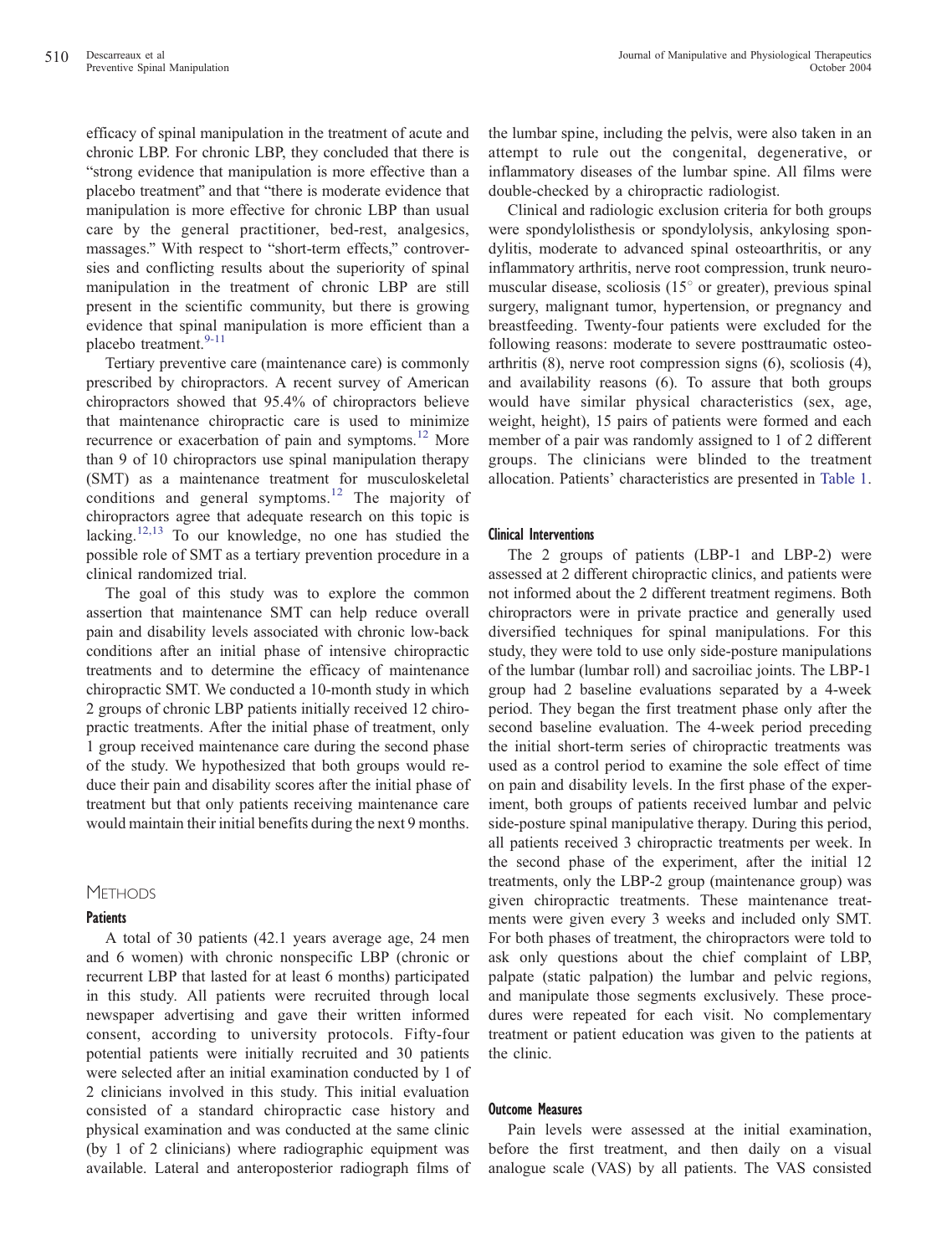<span id="page-2-0"></span>

| Table 1. Demographic and baseline characteristics for |  |  |
|-------------------------------------------------------|--|--|
| both groups                                           |  |  |

|                                                     | $LBP-1$<br>(12 treatments),<br>mean $(SD)$ | LBP-2<br>(preventive)<br>treatments),<br>mean $(SD)$ |  |
|-----------------------------------------------------|--------------------------------------------|------------------------------------------------------|--|
| Number of patients                                  | 15                                         | 15                                                   |  |
| <b>Sex</b>                                          | 12 men, 3 women                            | 12 men, 3 women                                      |  |
| Age $(yr)$                                          | 44.7(10.1)                                 | 39.5(7.0)                                            |  |
| Height (cm)                                         | 173.6(7.9)                                 | 177.9 (9.2)                                          |  |
| Weight (kg)                                         | 73.8 (11.0)                                | 79.2 (14.5)                                          |  |
| Number of patients currently<br>working or studying | 15                                         | 15                                                   |  |
| Duration of LBP in months<br>(since first episode)  | 68.4 (16.9)                                | 73.9 (17.4)                                          |  |
| Oswetry Disability Index $(\%)$                     | 33.5(9.7)                                  | 32.8 (10.7)                                          |  |
| VAS (mm)                                            | 30.1 (16.8)                                | 39.5(20.7)                                           |  |

of a continuous 100-mm scale. Patients were told that the left end of the VAS (0) referred to no pain and the right end (100) referred to the worst imaginable pain, and they were asked to mark the level of their pain. Their daily pain scores were compiled in a diary in which patients were invited also to describe pain characteristics and localization. At the end of the first phase, and every 3 months in the follow-up period, the diary was compiled and the daily pain scores were averaged for each period. To document the disability levels of the patients, version 2.0 of the Oswestry Disability Index was used at both clinics before the initial evaluation, after the first month of intensive chiropractic treatments, and every 3 months during the 10-month follow-up period.<sup>[14](#page-5-0)</sup> The questionnaire consists of 10 items addressing different aspects of functional capacities. Each item is scored from 0 to 5, with higher values representing greater disability. The total score is multiplied by 2 and expressed as a percentage. Pain and disability outcomes are important to understand how the low-back condition can impact the quality of life, and they are recommended for the standardization of outcome measurements.[15,16](#page-5-0)

Patients were given an ice bag plus written and verbal instructions about using the ice bag. They were told to use ice whenever they suffered from a recurrence of pain (pain episodes higher than 50 mm out of 100 mm on the VAS) and to note these episodes in their diary. The total number of times the patients used the ice bag was compiled at the end of the first phase of treatment and every 3 months in the follow-up period. This measure was taken as a possible indicator of the number of higher pain episodes. Finally, to complete the descriptive analysis, the total number of external consultations, even if patients were told to first consult their respective chiropractor, and the total number of days of sick leave caused by LBP were noted by the patients in their diary and compiled at the end of the first phase and every 3 months in the follow-up period.

#### Statistical Analysis

The LBP-1 group, which was used as a control group, did not receive any treatment for a 4-week period before the intensive treatment phase. To evaluate the possible effects of time on the pain and disability scores, the VAS and Oswestry scores obtained from the LBP-1 group for the 2 baseline evaluations were submitted to 1-way repeated measures analysis of variance (ANOVA) (Intervals).

Within-subject averages of the VAS and Oswestry scores before and after the intensive SMT period and for each follow-up period were first computed. Hence, the VAS and Oswestry scores were obtained for 5 different time intervals (baseline, after the first month, and each 3 months in the follow-up periods) for all patients. To evaluate the effects of the first phase of SMT and maintenance SMT, these dependent variables were submitted to 2-way ANOVA  $(Groups \times Intervals)$  with repeated measures on the Intervals factor. To eliminate the possibility that changes across Intervals were correlated across subjects, a Geisser-Greenhouse correction was applied to the degrees of freedom whenever the sphericity assumption was violated. Within-subject total numbers of times the ice bag was used, external consultations, and number of days of sick leave caused by LBP were also computed for the intensive treatments and for the overall follow-up period and submitted to 2-way ANOVA (Groups $\times$ Intervals) with repeated measures on the Intervals factor. When a main effect of Intervals or a Groups by Intervals interaction was observed, post hoc comparisons were performed by using Tukey tests. For all analyses, statistical significance was set at  $P<.05$ .

#### **RESULTS**

Twenty-nine patients completed the study. After the first 3 months, 1 patient stopped for availability reasons. As shown in [Fig](#page-3-0) 1, patients from the LBP-1 group, who received 2 baseline evaluations before the beginning of the intensive treatment phase, did not show any reduction of pain symptoms or disability scores during this 4-week period. Hence, a control period of 1 month did not modify the pain and disability levels for the LBP-1 group.

[Fig](#page-3-0) 2 shows the evolution of pain and disability scores for both groups during the 10-month period. Concerning the intensive and maintenance SMT, the ANOVAs showed, for both the pain and disability levels, significant Groups by Intervals interactions (F = 2.60, P < .05; F = 7.72, P < .001 for the pain and disability levels, respectively) and main effects of Intervals (F = 16.51,  $P < .001$ ; F = 13.95,  $P < .001$ for the pain and disability levels, respectively). A main effect of Groups was observed only for the Oswestry scores (F = 6.17,  $P < .05$ ). Decomposition of the interaction showed that before the first treatment, both groups were not different for pain and disability scores ( $P > .05$ ). To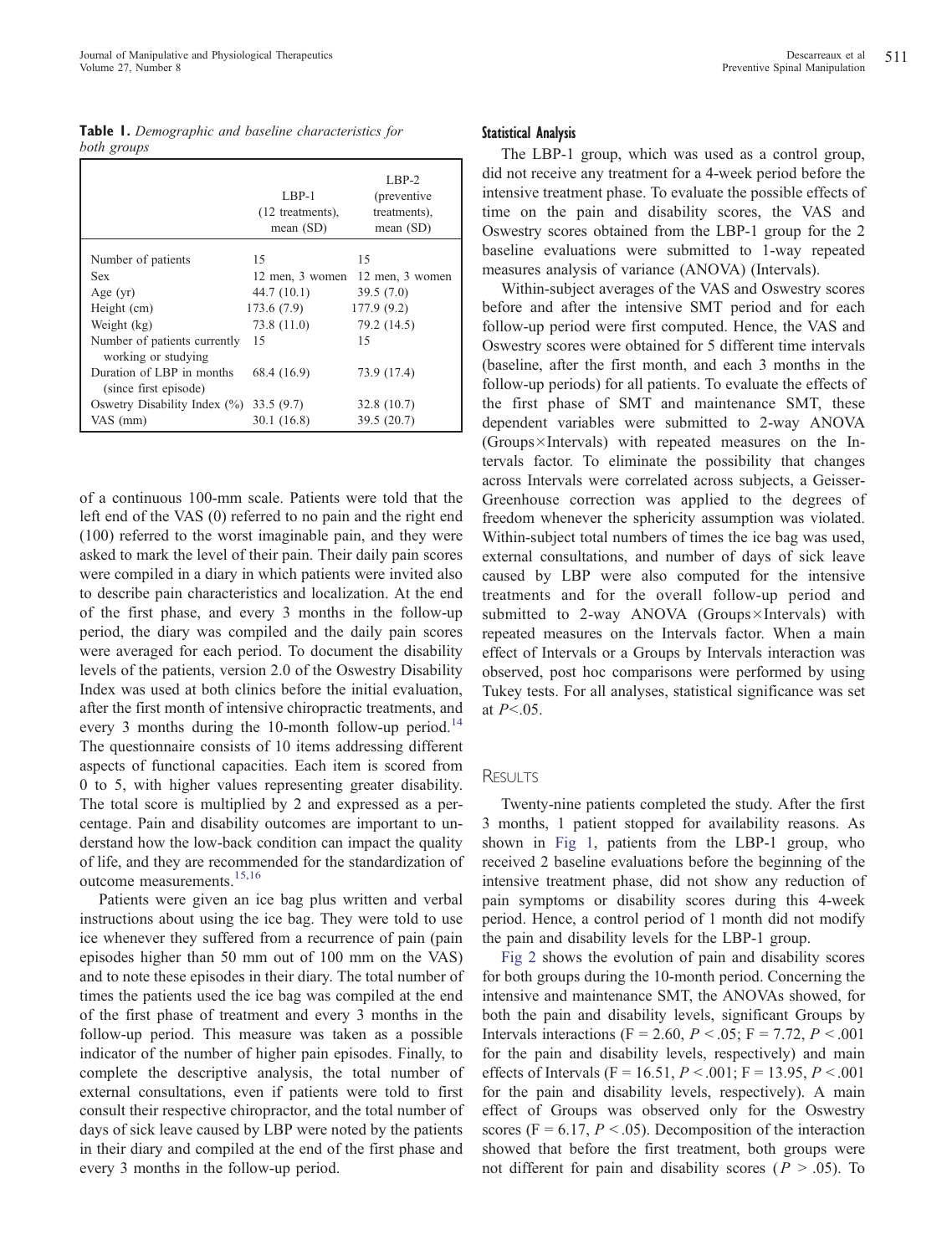<span id="page-3-0"></span>

Fig 1. (A) Pain scores (VAS) and disability scores (Oswestry questionnaire) between the 2 baseline evaluations for the LBP-1 group. No treatment was given during this period. The vertical bars denote 95% CIs.

determine if the intensive phase of SMT yielded any significant effect on the measured variables, further decomposition of the Group by Intervals interaction was performed to compare the pretreatment and posttreatments values. For both groups, the initial intensive phase of treatments yielded a significant reduction of 21 mm (95% confidence interval [CI], 14-28 mm) on the pain scale and 9.1 points (95% CI, 5.8-12.4) reduction in the Oswestry score.

To determine if the maintenance SMT yielded any significant effect on the measured variables, further decomposition of the Groups by Intervals interaction was performed to compare the pretreatment levels with those observed for the follow-up period. Post hoc analyses showed that, for the group who received maintenance chiropractic treatments (LBP-2), the disability scores were significantly lower after the 10-month period (mean score, 16.2; 95% CI, 11.8-20.6) than before the initial phase of treatment (mean score, 39.5; 95% CI, 28.0-51.0). For the other group, the mean disability scores went back to their pretreatment level (mean score, 29.6; 95% CI, 24.8-34.3) between the fourth and seventh month of the experiment (3 to 6 months after the initial phase of treatment). For both groups, however, pain levels remained significantly lower than the pretreatment levels ( $P < .05$ ). These results suggest that maintenance SMT helped maintain the disability scores at levels obtained after intensive SMT care.

[Table](#page-4-0) 2 shows the values of pain and disability scores after 10 months. It also contains the total number of external consultations, total number of days of sick leave caused by LBP, and the total number of higher pain episodes (estimated by the total number of times the ice bag was used). For the number of times the ice bag was used, the ANOVA determined a significant Groups by Intervals interaction (F = 9.59,  $P < .005$ ), as well as main effects of Groups



Fig 2. (A) Averaged pain scores (VAS) for the 10-month period for both groups. The vertical bars denote 95% CIs. (B) Averaged disability scores (Oswestry questionnaire) for the 10-month period for both groups. The vertical bars denote 95% CIs.

 $(F = 4.51, P < .05)$  and Intervals  $(F = 16.04, P < .001)$ . Decomposition of the interaction showed that, in the first phase of treatment, both groups used the ice bag (indicator of acute pain episodes) a similar number of times ( $P >$ .05). During the follow-up period, the LBP-2 group, which was given maintenance SMT, used the ice bag significantly less often then the LBP-1 group ( $P < .05$ ). On average, the ice bag was used 17 times (95% CI, 10.5-23.6) for LBP-1 group and 8 times (95% CI, 3.5-12.3) for LBP-2 group during this follow-up period.

For both the number of outside consultations and days of sick leave caused by LBP, the ANOVAs determined no significant main effect or interaction ( $P > .05$ ). For both groups, no outside consultation or days of sick leave caused by LBP were reported in the first month of the experiment. In the follow-up period, only 6 and 3 outside consultations were reported for LBP-1 and LBP-2 groups, respectively. Outside consultations included 6 visits to a massage therapist (3 in each group), 1 to a medical doctor (LBP-1),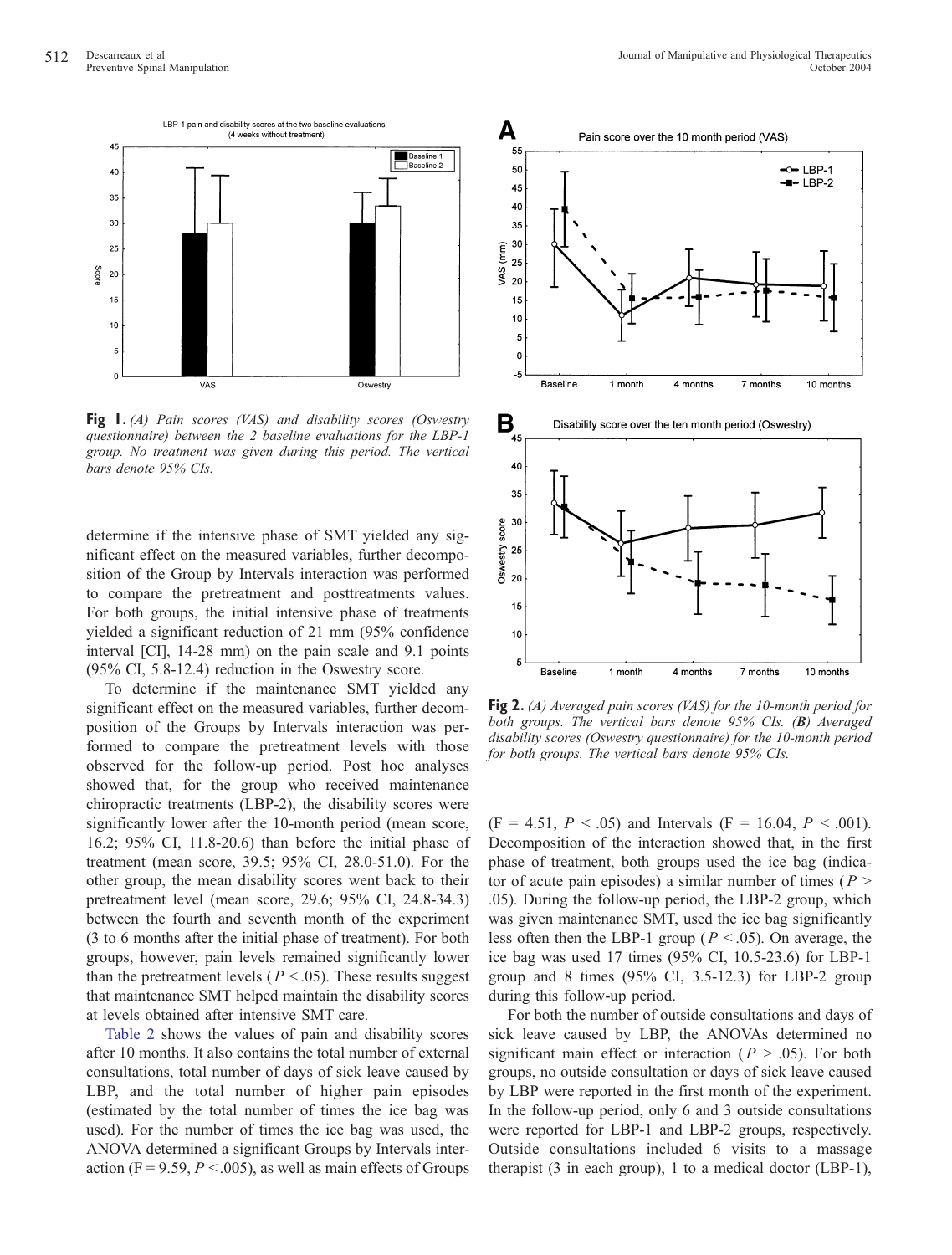|                                   | $LBP-1$                       |                                 |                                | $LBP-2$                        |  |
|-----------------------------------|-------------------------------|---------------------------------|--------------------------------|--------------------------------|--|
|                                   | First phase<br>12 treatments) | Second phase<br>(every 3 weeks) | First phase<br>(12 treatments) | Second phase<br>(no treatment) |  |
| Oswetry score mean                | 25.1                          | 31.8                            | 23.0                           | 16.2                           |  |
| VAS score (mm) mean               | 11.5                          | 19.4                            | 15.6                           | 17.8                           |  |
| Number of higher pain episodes    | 82                            | 256                             | 63                             | 87                             |  |
| Number of external consultations  |                               | 6                               |                                |                                |  |
| Days of sick leave (total number) |                               |                                 |                                |                                |  |

<span id="page-4-0"></span>Table 2. Outcome measures after the first and second phase of treatment

and 2 to another chiropractor (LBP-1). Five and 2 days of sick leave caused by LBP were reported in the LBP-1 and LBP-2 groups, respectively.

# DISCUSSION

The present results show that no improvement in pain or disability scores was achieved through a 1-month control period where no intervention was provided. Moreover, this study confirms previous reports showing that pain and disability scores related to chronic LBP conditions are reduced after  $SMTs$ .<sup>[8](#page-5-0)</sup> Stig et al<sup>[17](#page-5-0)</sup> showed that 75% of the chronic LBP patients receiving chiropractic treatments reported improvements (pain and global improvement) after 12 visits. Meade et al<sup>[18](#page-5-0)</sup> showed significant decrease of Oswestry scores after 10 chiropractic treatments (mainly manipulative treatment) in patients with chronic and severe LBP.

The main objective of this study was to evaluate the effects of preventive chiropractic treatments in maintaining functional capacities and levels of pain after an acute phase of treatment. Although the VAS pain scores remained at posttreatment levels for both groups, disability scores returned to their pretreatment levels for the LBP-1 group (no maintenance treatment), whereas they stayed at their posttreatment levels for the LBP-2 group (maintenance treatment group). The disability score difference (more than 15 points) observed between the 2 groups is not only statistically significant but also clinically important. Fritz and Irrgang<sup>[19](#page-5-0)</sup> showed that a 6-point difference in the Modified Oswerstry Questionnaire was the minimal clinically important difference. This difference is defined as the amount of change that best distinguishes between patients who have improved and those who remained stable. Even if disabilities can be a consequence of chronic LBP, the relationship between pain and disability levels is not straightforward.<sup>[20,21](#page-5-0)</sup> There are at least 2 possible explanations for the discrepancies observed between pain and disability scores in the LBP-1 group. Patients from this group did use the ice significantly more often than the LBP-2 group. Even if the average pain scores were similar

in both groups, it seems that patients from the LBP-1 group experienced a greater number of acute pain episodes. In a study aimed at defining the relation between pain intensity, disability, and episodic nature of chronic LBP, McGorry et  $al^{22}$  $al^{22}$  $al^{22}$  showed that disability and medication use were strongly correlated to acute pain episodes. They concluded that "whereas pain intensity can have a profound effect on disability, the episodic nature of LBP also affects the patient's ability to function in both work and personal life.'' It is possible that the patients from this group (LBP-1 patients who presumably had more acute pain episodes) suffered from higher levels of disabilities, even if their average pain scores were still at a low level. On the other hand, the LBP-2 group could have experienced fewer acute pain episodes because of the maintenance SMT. Other factors like psychologic and social status could influence the evolution of pain and disability and should be included in further investigations.

Because of different factors, it is possible that the patients in the LBP-1 group overestimated their level of disabilities. In 2000, Al-Obaidi et  $al^{23}$  $al^{23}$  $al^{23}$  proposed the hypothesis that spinal physical capacity in chronic LBP patients is not explained solely by the sensory perception of pain. They found that cognitive perception of pain, anticipation of pain, and fear-avoidance belief about physical activities were the strongest predictors of the isometric strength deficit in chronic LBP patients. In their experiment, the intensity of true pain experienced during the isometric strength test and the self-reported disability belief were not related to the spinal strength deficit. Because the LBP-1 group had more acute pain episodes during the 9 months after the first phase of treatment, it is a possibility that they perceived themselves more disabled than they really were. Future study will be needed to include a "fear avoidance belief questionnaire" to clarify this question.

Alternatively, it is plausible that, as frequently encountered in practice, the patients from the LBP-2 group did benefit from the maintenance treatments. Many chiropractors believe that periodic patient visits permit the detection and early treatment of joint dysfunction, thus preventing future episodes of LBP. Physical improvements such as improved trunk mobility<sup>[24](#page-5-0)</sup> or prevention through the